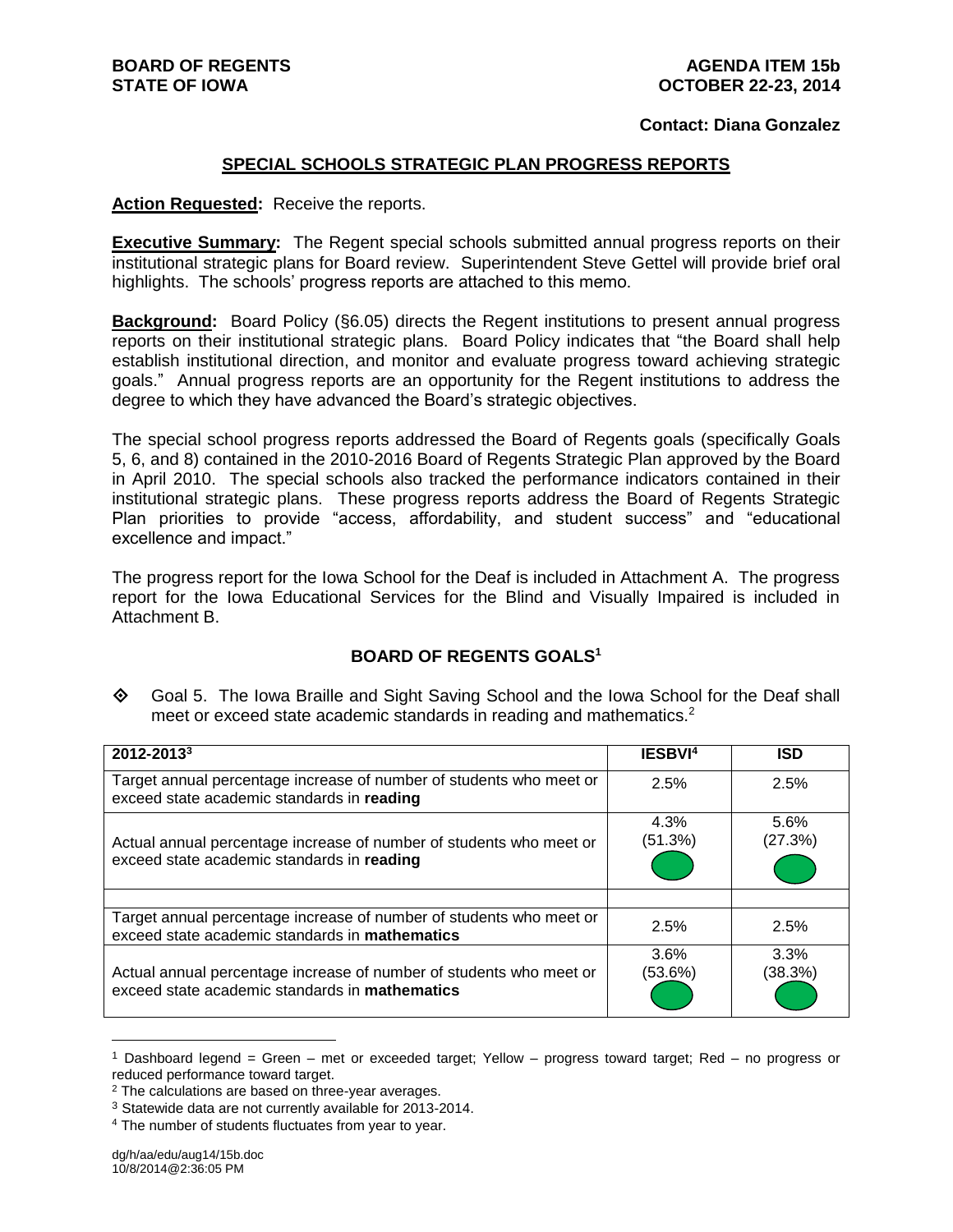Goal 6. Iowa's public universities and special schools will demonstrate that their student outcomes assessment programs help students achieve identified learning goals.

| 2012-2013 - IOWA EDUCATIONAL SERVICES FOR THE BLIND AND VISUALLY<br><b>IMPAIRED</b>                                                                                                                                                                                                                                                                                                                                                                                                                                                                                                                                                                                                                                                                                                                                                                                                                                                                                                                                                                                                                                                                                                                                                                                                                                                                                 | <b>Progress</b> |
|---------------------------------------------------------------------------------------------------------------------------------------------------------------------------------------------------------------------------------------------------------------------------------------------------------------------------------------------------------------------------------------------------------------------------------------------------------------------------------------------------------------------------------------------------------------------------------------------------------------------------------------------------------------------------------------------------------------------------------------------------------------------------------------------------------------------------------------------------------------------------------------------------------------------------------------------------------------------------------------------------------------------------------------------------------------------------------------------------------------------------------------------------------------------------------------------------------------------------------------------------------------------------------------------------------------------------------------------------------------------|-----------------|
| Has a student outcomes assessment plan been developed for IESBVI? Describe the<br>participative process that was used to develop the plan.                                                                                                                                                                                                                                                                                                                                                                                                                                                                                                                                                                                                                                                                                                                                                                                                                                                                                                                                                                                                                                                                                                                                                                                                                          |                 |
| Student outcomes assessment plans continue to be at varying stages of development and<br>implementation in five areas, including early childhood, transition, expanded core<br>curriculum, Braille, and achievement in literacy and mathematics. Faculty and other<br>leadership personnel have been engaged in the development of each assessment plan and<br>in the collection of baseline data to establish targets.  Planning meetings began in<br>2010-2011 and 2-3 person teams working on each of the five focus areas.                                                                                                                                                                                                                                                                                                                                                                                                                                                                                                                                                                                                                                                                                                                                                                                                                                      |                 |
| Have targets been established for collecting and using assessment results? Describe the                                                                                                                                                                                                                                                                                                                                                                                                                                                                                                                                                                                                                                                                                                                                                                                                                                                                                                                                                                                                                                                                                                                                                                                                                                                                             |                 |
| targets and the process for collecting and using assessment results.<br>Plans for each area include purpose, goal, accountability measure, target, data collection<br>and organization, data decision-making, and action plan. All plans are developed to at least<br>the level of collecting and analyzing baseline data to establish targets. For those whose<br>baseline data are not yet collected, a procedure is in place for the collection of the<br>Targets have been set for transition and achievement in reading and<br>information.<br>mathematics. Data are gathered for Braille with targets to be established. Plans for data<br>gathering for early childhood and expanded core curriculum continue to be revised as they<br>are implemented.                                                                                                                                                                                                                                                                                                                                                                                                                                                                                                                                                                                                      |                 |
|                                                                                                                                                                                                                                                                                                                                                                                                                                                                                                                                                                                                                                                                                                                                                                                                                                                                                                                                                                                                                                                                                                                                                                                                                                                                                                                                                                     |                 |
| Describe the ongoing student outcomes assessments included in the plan.<br>Student assessment varies with each focus area. For achievement in the areas of reading<br>and mathematics, the assessment tools being used are the Iowa Assessment, Iowa Test, or<br>lowa Alternative Assessment. National percentile rank scores are used with proficiency<br>levels established by the Iowa Department of Education. Students are assessed at grades<br>3-8 and 11 in reading and mathematics; and grades 5, 8, and 11 in science. For Braille, the<br>Assessment of Braille Literacy Skills (ABLS) is used with students assessed for functional<br>literacy, emergent literacy, and academic literacy. An annual assessment of all students<br>receiving Braille instruction is reported. For early childhood, the Early Childhood Outcomes<br>(ECO) is used to measure social-emotional skills, acquisition and use of knowledge and<br>skills, and appropriate behavior. Scores are reported on an annual basis. For the<br>expanded core curriculum, progress toward greater independence as measured by<br>outcomes on Individual Education Programs (IEPs) goals is used. For transition, a<br>document review process is used to ensure effective transition plans are in place by<br>meeting the Indicator 13 elements of the Part B State Performance Plan. |                 |
| Has the student outcomes assessment plan been implemented and communicated<br>throughout the campus?                                                                                                                                                                                                                                                                                                                                                                                                                                                                                                                                                                                                                                                                                                                                                                                                                                                                                                                                                                                                                                                                                                                                                                                                                                                                |                 |
| The establishment and communication of the five priority areas have been communicated to<br>all faculty and staff through professional development activities at the beginning of the<br>school year. Information and data, when available, were shared with faculty in each of the<br>focus areas. Action plans are being developed. These plans will articulate additional<br>measures to be taken by the faculty to advance achievement toward the targets. The<br>implementation of the plans is a fluid process; initial implementation of actions in each of the<br>focus areas has occurred and more specific actions will follow.                                                                                                                                                                                                                                                                                                                                                                                                                                                                                                                                                                                                                                                                                                                           |                 |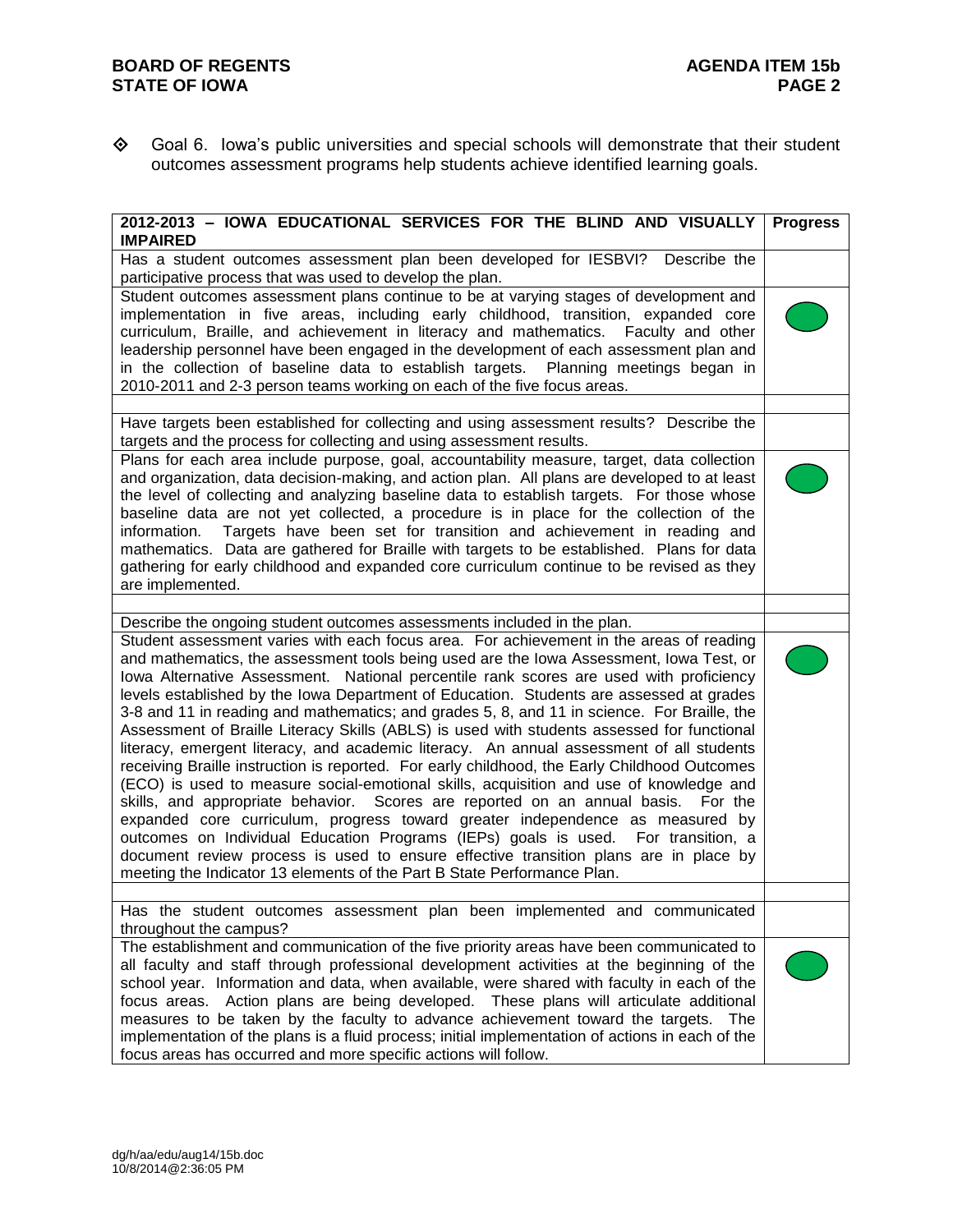| 2012-2013 - IOWA SCHOOL FOR THE DEAF                                                                                                                                                                                                                                                                                                                                                                                                                                                                                                                                                                                                                                                                                                                                                                                                                                                                                                                                                                                                                                                           | <b>Progress</b> |
|------------------------------------------------------------------------------------------------------------------------------------------------------------------------------------------------------------------------------------------------------------------------------------------------------------------------------------------------------------------------------------------------------------------------------------------------------------------------------------------------------------------------------------------------------------------------------------------------------------------------------------------------------------------------------------------------------------------------------------------------------------------------------------------------------------------------------------------------------------------------------------------------------------------------------------------------------------------------------------------------------------------------------------------------------------------------------------------------|-----------------|
| Has a student outcomes assessment plan been developed for ISD?<br>Describe the<br>participative process that was used to develop the plan.                                                                                                                                                                                                                                                                                                                                                                                                                                                                                                                                                                                                                                                                                                                                                                                                                                                                                                                                                     |                 |
| ISD has an assessment plan that was developed by faculty and school administration<br>(principals and superintendent). Outcomes assessments of student achievement and<br>progress trends, as well as Individualized Education Program (IEP) progress for each<br>student, are included. Parents are also involved annually with the development of IEPs and<br>review of outcomes. During the 2013-2014 school year, the School Improvement Team led<br>faculty groups through development of an action plan for outcomes assessment. At the end<br>of the school year, teams made recommendations regarding data collection and sharing.<br>Work in these teams will continue during the 2014-2015 school year as a formal plan is<br>developed. The faculty has also requested training with "School.net," a service of Pearson<br>Education, Inc., which provides benchmark and formative assessment tools to implement a<br>consolidated program in preparation for assessment of the common core. Training and<br>implementation of School.net will continue throughout the school year. |                 |
|                                                                                                                                                                                                                                                                                                                                                                                                                                                                                                                                                                                                                                                                                                                                                                                                                                                                                                                                                                                                                                                                                                |                 |
| Have targets been established for collecting and using assessment results? Describe the<br>targets and the process for collecting and using assessment results.                                                                                                                                                                                                                                                                                                                                                                                                                                                                                                                                                                                                                                                                                                                                                                                                                                                                                                                                |                 |
| Annual assessment collection targets for ISD students include:<br>Northwest Evaluation Association Measures of Academic Progress twice annually for<br>⇨<br>students for whom it is appropriate from grades 2-12 (October and March);<br>Measures of Academic Progress twice annually for preschool through 2 <sup>nd</sup> grade;<br>$\Rightarrow$<br>lowa Assessments once annually for all students for whom it is appropriate from<br>⇨<br>grades 3-12 (January); lowa Alternate Assessment for those who qualify in grades<br>$3-11;$                                                                                                                                                                                                                                                                                                                                                                                                                                                                                                                                                     |                 |
| Specific speech/language tests for triennial evaluation in compliance with the<br>⇨<br>Individuals with Disabilities Education Act, including the Peabody Picture Vocabulary<br>Test for preschool through grade 8 and high school assessments in grades 9-12 and<br>other appropriate evaluations such as the Woodcock-Johnson assessment of<br>educational progress;<br>Accelerated Readers and Accelerated Math tests for grades 3-12;<br>$\Rightarrow$                                                                                                                                                                                                                                                                                                                                                                                                                                                                                                                                                                                                                                     |                 |
| ACT as arranged for students in grades 9-12;<br>⇨<br>COMPASS as arranged for students in grades 9-12 for community college admission;<br>⇨<br>Teacher made tests for content understanding daily or weekly for all grades.<br>$\Rightarrow$                                                                                                                                                                                                                                                                                                                                                                                                                                                                                                                                                                                                                                                                                                                                                                                                                                                    |                 |
| These assessment data are used to determine progress and identify areas that need extra<br>support or adjustments to instruction such as vocabulary or mathematics story problems.<br>All results are used for IEP team planning and course of study planning for all grades.                                                                                                                                                                                                                                                                                                                                                                                                                                                                                                                                                                                                                                                                                                                                                                                                                  |                 |
|                                                                                                                                                                                                                                                                                                                                                                                                                                                                                                                                                                                                                                                                                                                                                                                                                                                                                                                                                                                                                                                                                                |                 |
| Describe the ongoing student outcomes assessments included in the plan.                                                                                                                                                                                                                                                                                                                                                                                                                                                                                                                                                                                                                                                                                                                                                                                                                                                                                                                                                                                                                        |                 |
| ISD's plan includes these ongoing assessments for the areas of math and reading:<br>Math. Accelerated Math (AM) and Math Expressions for grades 3-5; Accelerated<br>$\Rightarrow$<br>Math (AM), Carnegie Learning and ALEKS (Assessment and Learning in Knowledge<br>Spaces for Mathematics) for grades 9-12; and teacher made tests for content<br>understanding daily or weekly for all grades.<br>Reading. Reading Milestones placement tests and Fairview checklists are used in 1 <sup>st</sup><br>⇨<br>grade, Start Reading is used in grades 3-5, Start Reading, Alternate Assessment<br>Techniques for Reading (AATR), Fairview checklists and Failure Free Reading<br>progress are used for grades 5-8, Star Reading and AATR are used for grades 9-12.                                                                                                                                                                                                                                                                                                                               |                 |
| Accelerated Reading, Accelerated Math and ALEKS are all computerized assessment<br>formats and students are able to test via computer with immediate feedback about areas<br>they need to address with their teachers.                                                                                                                                                                                                                                                                                                                                                                                                                                                                                                                                                                                                                                                                                                                                                                                                                                                                         |                 |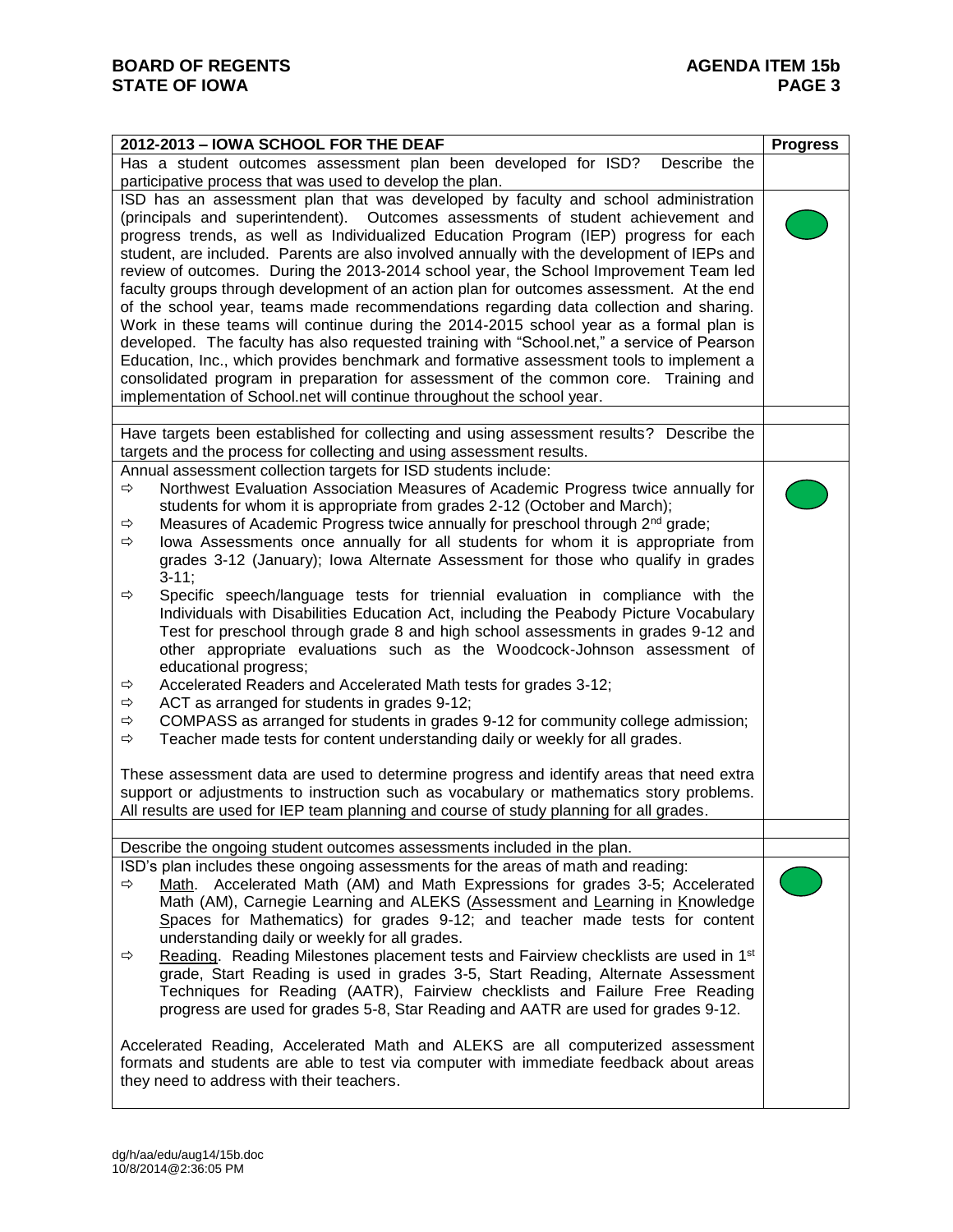Has the student outcomes assessment plan been implemented and communicated throughout the campus?

The student outcomes assessment plan has been implemented and communicated with all faculty, parents, and students with a special focus on involving students in their goal-setting for achievement testing and ongoing instruction and assessment. The plan has also been communicated to related service providers (e.g., speech and language therapists, teacher assistants, and local district/AEA personnel involved with students from their areas). The school improvement teams will continue their work on the assessment plan this school year.



 $\diamond$  Goal 8. Iowa's public universities and special schools shall be increasingly efficient and productive.

The special schools benefit from purchasing savings and vendor negotiations conducted by the universities for goods and services, and jointly by the two schools whenever possible.

### **Institutional Strategic Plans**

Iowa School for the Deaf. There are four priorities in the Iowa School for the Deaf Strategic Plan:

- $\Rightarrow$  Ensure high quality educational opportunities for students.
- $\Rightarrow$  Ensure high quality transition services for students.
- $\Rightarrow$  Ensure high quality outreach services statewide.
- $\Rightarrow$  Demonstrate effective stewardship of resources.

Iowa Educational Services for the Blind and Visually Impaired. The goals of the Statewide System for Vision Services provide the framework for the implementation of the strategic initiatives of the Statewide System:

- $\Rightarrow$  Provide equitable access to a continuum of high quality services for all students in Iowa who are blind and visually impaired, including those with multiple disabilities.
- $\Rightarrow$  Assure an adequate supply of highly trained teachers and orientation and mobility specialists.
- $\Rightarrow$  Assure adequate and professional supervision, ongoing professional development, and equitable job assignments for professionals working with blind and visually impaired students.
- $\Rightarrow$  Eliminate duplication in service delivery by creating a seamless coordinated system of services to blind and visually impaired students across multiple funding sources and agencies responsible for this population.
- $\Rightarrow$  Maintain a center of excellence in Iowa for discipline specific expertise at Iowa Educational Services for the Blind and Visually Impaired.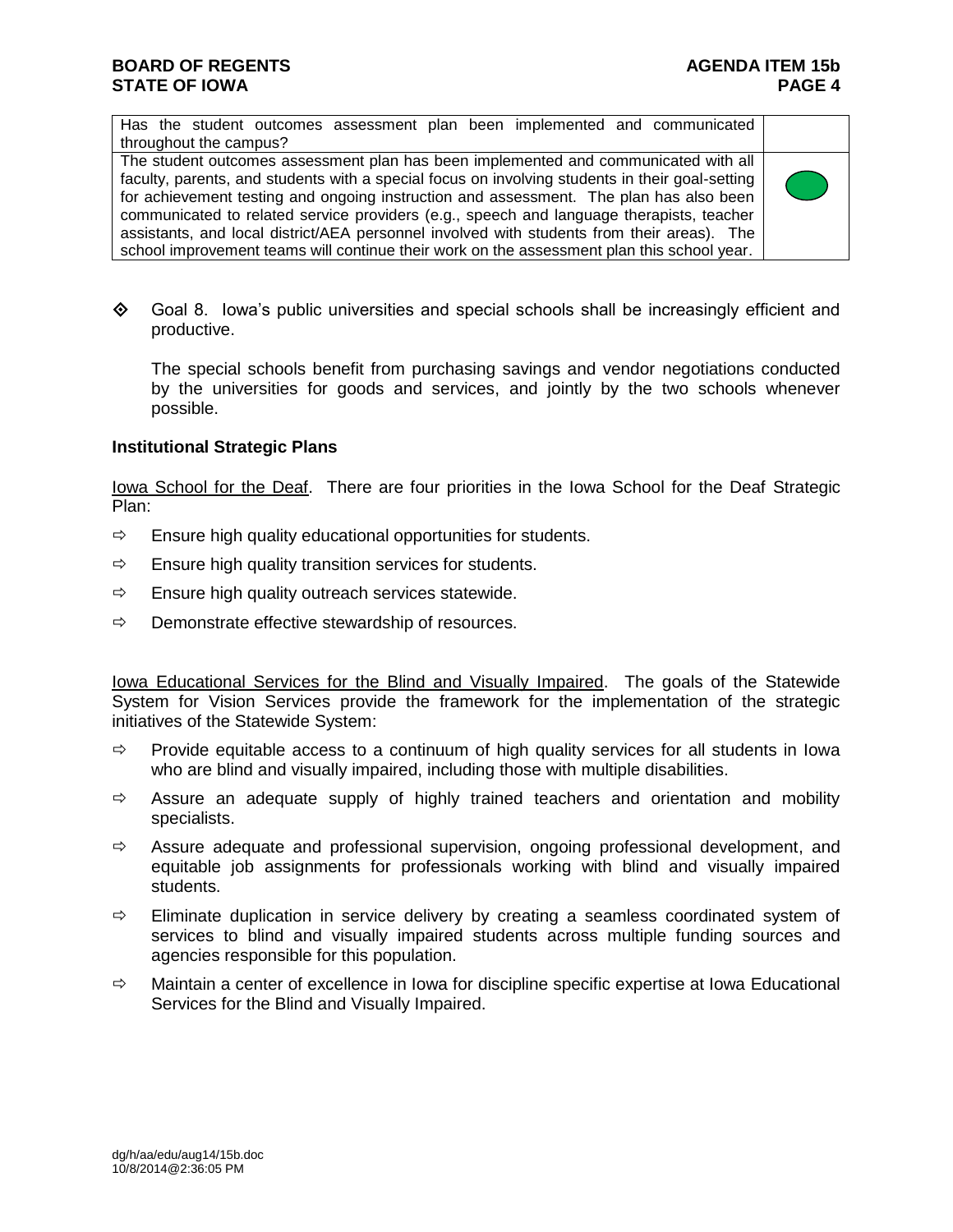### **IOWA EDUCATIONAL SERVICES FOR THE BLIND AND VISUALLY IMPAIRED Fall 2014**

| <b>GOALS</b>                                                                                                                                                                                                                                                                                                                                                                                                                                                                                                                                                                                                                                                                                                                                 | <b>ACCOMPLISHMENT</b>                                                                                                                                                                                                                                                                                                                                                                                                                                                                                                                                                                                                              |  |
|----------------------------------------------------------------------------------------------------------------------------------------------------------------------------------------------------------------------------------------------------------------------------------------------------------------------------------------------------------------------------------------------------------------------------------------------------------------------------------------------------------------------------------------------------------------------------------------------------------------------------------------------------------------------------------------------------------------------------------------------|------------------------------------------------------------------------------------------------------------------------------------------------------------------------------------------------------------------------------------------------------------------------------------------------------------------------------------------------------------------------------------------------------------------------------------------------------------------------------------------------------------------------------------------------------------------------------------------------------------------------------------|--|
| Goal 1. The Statewide System for Vision Services, in collaboration<br>with other service providers, shall increase the availability and<br>participation in intense services in regions of the state.<br>Accountability Measure. Trend data on the availability and<br>participation in regional services to meet the expanded core<br>curriculum needs of students who are blind or visually impaired.<br>Target. All students will have an opportunity to access regional<br>services for needs in the expanded core curriculum, as based on<br>needs assessment and Individual Education Programs.                                                                                                                                        | During the 2013-2014 school year, 38 extended learning<br>opportunities were planned and held by the IESBVI staff.<br>Thirty-two opportunities where held the previous year. From<br>the 2012-2013 to the 2013-2014 school year there was a 4.5%<br>increase in the number of participant registrations with events<br>held in all nine AEAs. The focus of planning was to increase<br>access in regions of the state where opportunities are limited,<br>to increase more unduplicated student count participation, and<br>to plan for integration of extended learning opportunities into<br>regular programming in the regions. |  |
| Goal 2. The Statewide System for Vision Services shall develop<br>and implement a process for determining and meeting the full<br>continuum of service needs including the long term residential<br>needs of students who are blind or visually impaired.<br>Accountability Measure. Trend data on the number of students<br>requiring a long term residential component with a decrease in<br>number and length of stay.<br>Target. By September 2012, a process will be in place and working<br>effectively, as measured by Individual Education Program goals<br>and services being meet, for meeting the full continuum of service<br>needs including the long term residential needs of students who are<br>blind or visually impaired. | The process was implemented more than a year before the<br>target date and has been operational for two years. Students<br>are being served effectively; the process has been used with a<br>small number of students to date. During the last year, one<br>student was placed out-of-state and two others' needs were<br>met by modifying their IEPs. Regional programs that provide<br>for more intensive services are being planned by the<br>Leadership Team for Deaf and Blind Students with the first<br>regional academy opening in the Charles City School District in<br>the 2014-2015 school year.                       |  |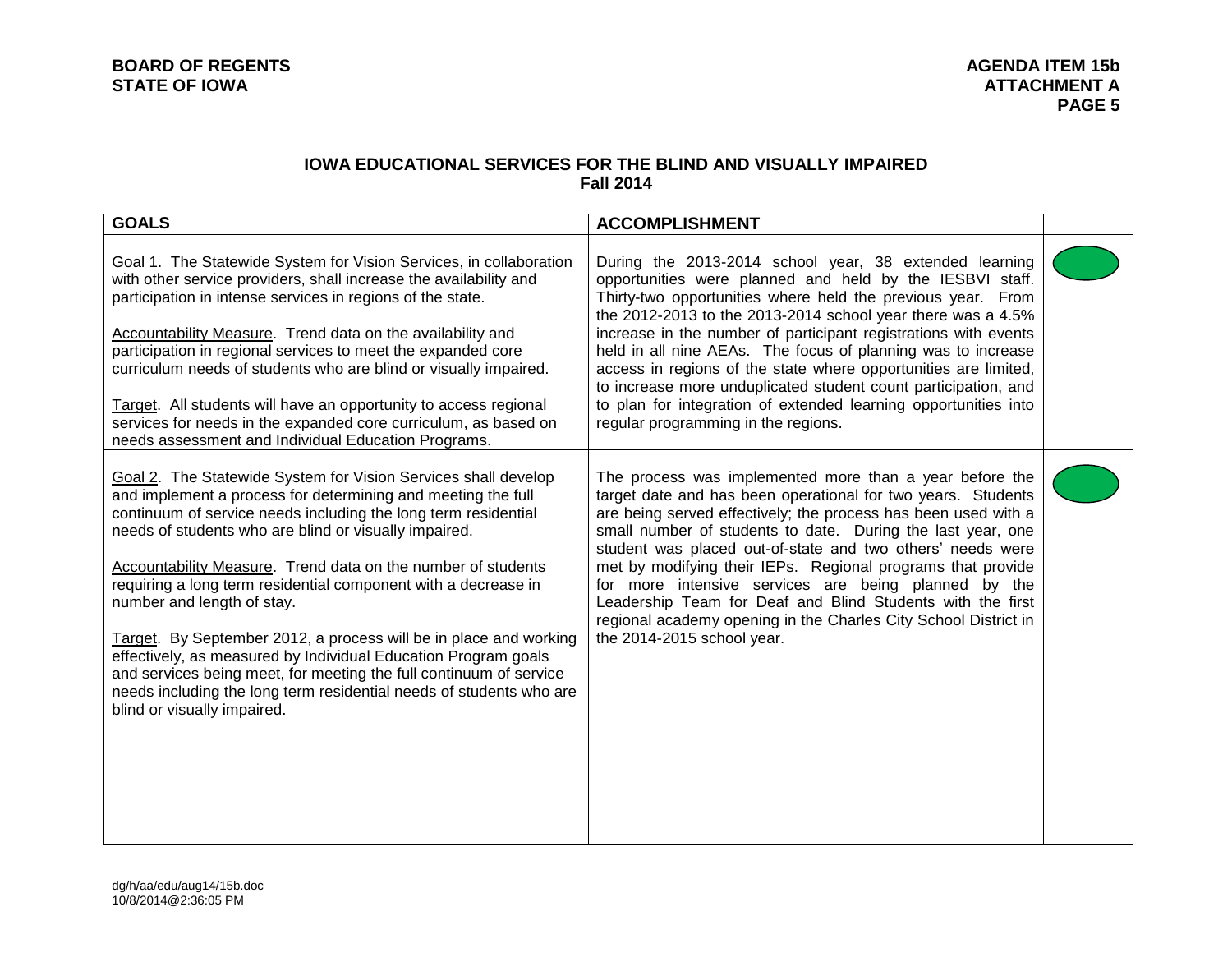# **BOARD OF REGENTS**<br> **BOARD OF REGENTS**<br> **BOARD OF IOWA**<br> **ATTACHMENT A**

| <b>GOALS</b>                                                                                                                                                                                                                                                                                                                                                                                                                                                                                                                                                                                                                                                                                                                                                                                                                                                                                                                                                                                                                                                                                                                      | <b>ACCOMPLISHMENT</b>                                                                                                                                                                                                                                                                                                                                                                                                                                                                                                                                                                                                                                                                                                                                                                                                                                                                                                                                                                                            |  |
|-----------------------------------------------------------------------------------------------------------------------------------------------------------------------------------------------------------------------------------------------------------------------------------------------------------------------------------------------------------------------------------------------------------------------------------------------------------------------------------------------------------------------------------------------------------------------------------------------------------------------------------------------------------------------------------------------------------------------------------------------------------------------------------------------------------------------------------------------------------------------------------------------------------------------------------------------------------------------------------------------------------------------------------------------------------------------------------------------------------------------------------|------------------------------------------------------------------------------------------------------------------------------------------------------------------------------------------------------------------------------------------------------------------------------------------------------------------------------------------------------------------------------------------------------------------------------------------------------------------------------------------------------------------------------------------------------------------------------------------------------------------------------------------------------------------------------------------------------------------------------------------------------------------------------------------------------------------------------------------------------------------------------------------------------------------------------------------------------------------------------------------------------------------|--|
| Goal 3. The Statewide System for Vision Services shall increase<br>the percent of students who by age 16 have transition plans for<br>improved post-secondary outcomes.<br>Accountability Measure. Trend data on the percent of students who<br>have transition goals and outcomes in place by age 16 including<br>appropriate measurable postsecondary goals that are annually<br>updated and based upon an age appropriate transition assessment,<br>transition services, including courses of study, that will reasonably<br>enable the student to meet those postsecondary goals, and annual<br>IEP goals related to the student's transition service needs.<br>Target. Increase to 100% the students who have transition goals<br>and outcomes in place by age 16 including appropriate measurable<br>postsecondary goals that are updated annually and based upon an<br>age appropriate transition assessment, transition services, including<br>courses of study, that will reasonably enable the student to meet<br>those postsecondary goals, and annual IEP goals related to the<br>student's transition service needs. | Data for this target is gathered from the "lowa's System to<br>Achieve Results" I-STAR system and is available the school<br>year following assessments or IEP dates.<br>IESBVI staff<br>reviewed transition goal data that was matched to all records of<br>students ages 16 and older contained in IESBVI's "Customer<br>Relations Management" (CRM) student data management<br>system. The latest measures are from the 2011-2012 school<br>year when 62% of student records indicated transition goals<br>with appropriate outcomes as required by Department of<br>Education administrative rules, were in place and updated<br>annually. Because staff will not be evaluating transition goals<br>for students ages 14 and older and because of the larger<br>number of files to be reviewed the next data analysis will cover<br>the 2012-2013 and 2013-2014 school years and will be<br>complete in June 2015. As a result of the change in the review<br>there is no new data to report on this target. |  |
| Goal 4 (BOR Goal 5). The Statewide System for Vision Services<br>shall meet or exceed state academic standards for performance in<br>reading and mathematics.<br><b>Accountability Measure.</b> Trend data on the proportion of Statewide<br>System for Vision Services students who meet or exceed state<br>academic standards in reading and mathematics.<br>Target. Increase by 15% the number of students served by the<br>Statewide System for Vision Services (in conjunction with other<br>partners) who meet or exceed state academic standards in reading<br>by 2016.                                                                                                                                                                                                                                                                                                                                                                                                                                                                                                                                                    | The percentage of students proficient in reading increased by<br>six points from 46% in 2011 to 52% in 2012. The number of<br>students proficient in reading also increased from 96 in 2011 to<br>116 in 2013. Using a three-year average, the number of<br>students proficient in reading increased beyond the target<br>$(2007-09 = 55; 2009-2011 = 77; 2011-13 = 105)$ . The total<br>number of students assessed and reported over the three year<br>period decreased slightly over the period with the three year<br>average of students proficient in reading increasing by eight<br>points from 44% to 52%.                                                                                                                                                                                                                                                                                                                                                                                               |  |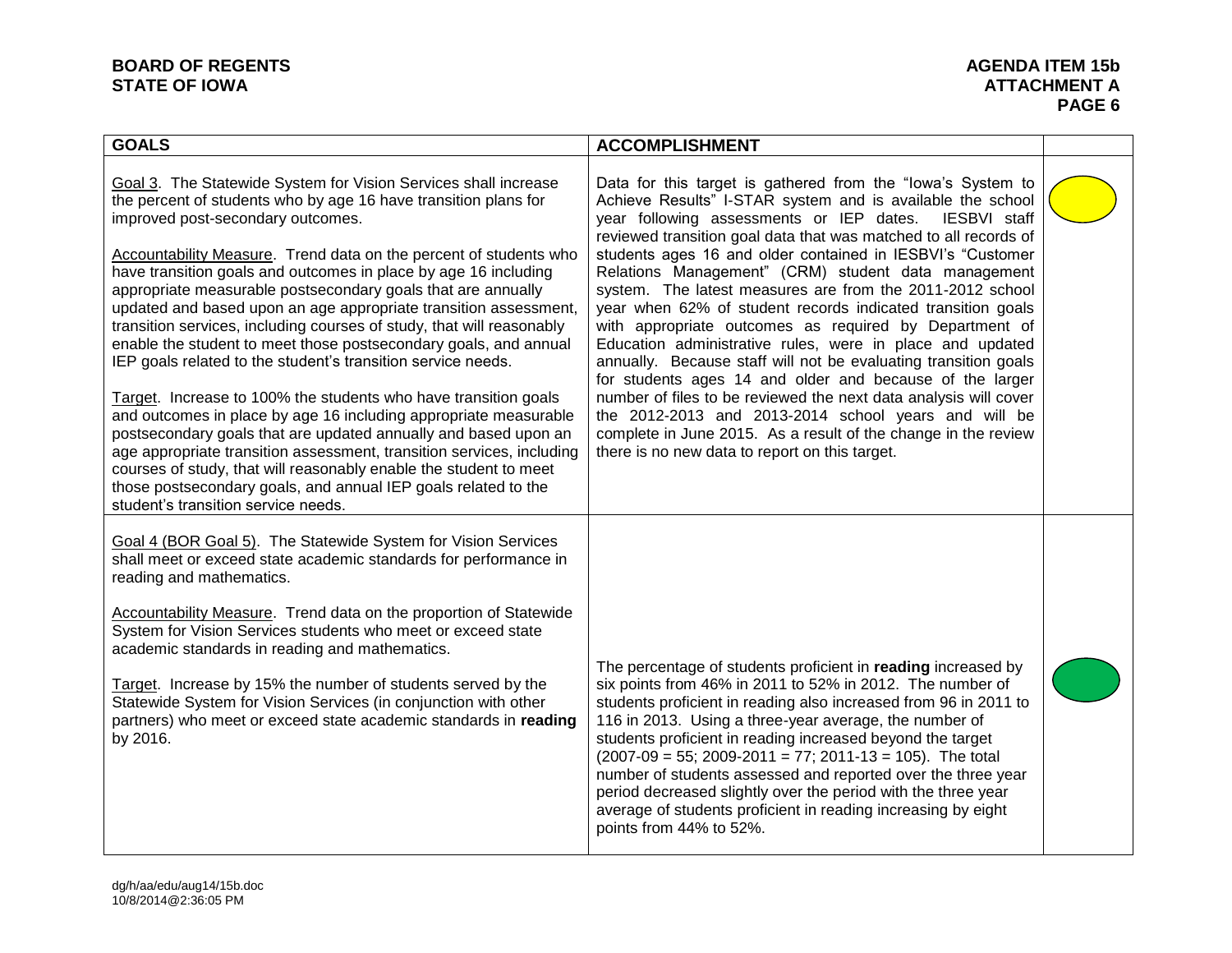# **BOARD OF REGENTS**<br> **BOARD OF REGENTS**<br> **BOARD OF IOWA**<br> **ATTACHMENT A**

| Target. Increase by 15% the number of students served by the<br>Statewide System for Vision Services (in conjunction with other<br>partners) who meet or exceed state academic standards in<br>mathematics by 2016.                                                                                                                                                                                                                                                                                                                                           | The percentage of students proficient in mathematics<br>increased by nine points from 49% in 2011 to 58% in 2013.<br>During that period the number of students proficient in<br>mathematics increased from 104 to 117. Using a three-year<br>average, the number of students proficient in mathematics<br>increased beyond the target $(2007-09 = 51; 2009-2011 = 83;$<br>$2011 - 13 = 110$ ). However, the total number of students<br>assessed and reported also increased from 133 to 202 over the<br>same period with an increased number of students who are<br>nonproficient in mathematics.                                                                                                                                                                                                                                                                                                                                                                                                                                                                                           |  |
|---------------------------------------------------------------------------------------------------------------------------------------------------------------------------------------------------------------------------------------------------------------------------------------------------------------------------------------------------------------------------------------------------------------------------------------------------------------------------------------------------------------------------------------------------------------|----------------------------------------------------------------------------------------------------------------------------------------------------------------------------------------------------------------------------------------------------------------------------------------------------------------------------------------------------------------------------------------------------------------------------------------------------------------------------------------------------------------------------------------------------------------------------------------------------------------------------------------------------------------------------------------------------------------------------------------------------------------------------------------------------------------------------------------------------------------------------------------------------------------------------------------------------------------------------------------------------------------------------------------------------------------------------------------------|--|
| Goal 6 (BOR Goal 8). Iowa Braille and Sight Saving School and<br>the Statewide System for Vision Services shall be increasingly<br>efficient and productive.<br>Accountability Measure. Inter-institutional efficiencies and cost-<br>savings resulting from collaborative initiatives within and between<br>the Regent institutions.<br>Target. By January 1, 2011, the Board Office and institutions will<br>define accountability measures, set a baseline of performance, and<br>establish targets for inter-institutional efficiencies and cost savings. | The Special Schools have accomplished greater efficiency in<br>the leadership to the organization through the sharing of a<br>superintendent and consolidation of two separate business<br>functions to a combined business service including moving<br>from two to one business director. The Special Schools are<br>also moving forward to share an additional position, the<br>Director of Extended Learning. This position was originally part<br>of the IESBVI services and developed weekend and short-term<br>programs and summer camps to support student participation<br>in extended learning opportunities in the Expanded Core<br>Curriculum. The position will now support extended learning<br>opportunities for students who are deaf and hard of hearing<br>along with students with vision loss with a particular focus on<br>the Charles City area where the first Regional Academy will be<br>open for the 2015-2016 school year. The Special Schools<br>benefit from purchasing savings and vendor negotiations<br>conducted by the universities for goods and services. |  |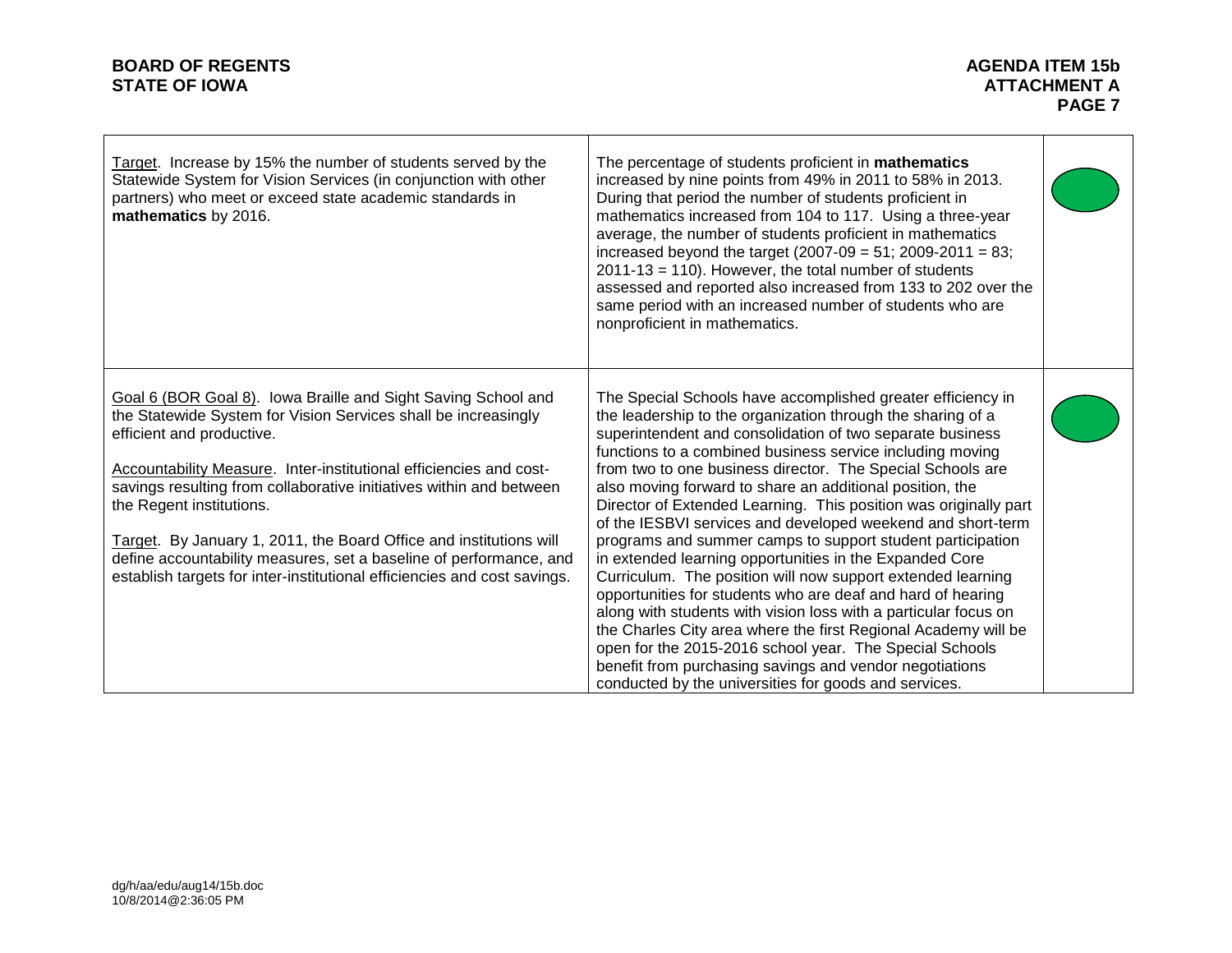## **IOWA SCHOOL FOR THE DEAF Fall 2014**

| <b>GOALS</b>                                                                                                                                                                                                                                                                                                                                                                                        | <b>ACCOMPLISHMENT</b>                                                                                                                                                                                                                                                                                                                                                                                                                                           |  |
|-----------------------------------------------------------------------------------------------------------------------------------------------------------------------------------------------------------------------------------------------------------------------------------------------------------------------------------------------------------------------------------------------------|-----------------------------------------------------------------------------------------------------------------------------------------------------------------------------------------------------------------------------------------------------------------------------------------------------------------------------------------------------------------------------------------------------------------------------------------------------------------|--|
| Goal 1 (BOR Goal 5). The lowa School for the Deaf shall meet or<br>exceed state academic standards in reading and mathematics.<br>Accountability Measure. Trend data on the proportion of Iowa<br>School for the Deaf students who meet or exceed state academic<br>standards (proficiency) in reading and mathematics. Assessment<br>data are from the Iowa Assessments (formerly the Iowa Test of |                                                                                                                                                                                                                                                                                                                                                                                                                                                                 |  |
| Basic Skills and the Iowa Test of Educational Development).<br>Target. The lowa School for the Deaf shall increase by 15% the<br>number of students who meet or exceed state academic standards<br>in reading by 2016.                                                                                                                                                                              | Student proficiency in reading increased by 8.8% from 21.1%<br>in 2013 to 29.9% in 2014. The number of students determined<br>to be proficient in grades 3 through 8, and 11 increased from<br>11 to 20 from a total of 67 assessed. Using a three-year<br>average, the percentage of students proficient in reading<br>continued to exceed the target of 15% improvement to 30%<br>growth from the baseline years (9%) 2007-2009.                              |  |
| Target. The lowa School for the Deaf shall increase by 15% the<br>number of students who meet or exceed state academic standards<br>in mathematics by 2016.                                                                                                                                                                                                                                         | Student proficiency in mathematics increased by 3.6% from<br>34.6% in 2013 to 38.2% in 2014. The number of students<br>determined to be proficient in grades 3 through 8, and 11,<br>increased from 18 in 2013 to 26 in 2014 from a total of 68<br>assessed. Using a three-year average, the percentage of<br>students proficient in mathematics continued to exceed the<br>target of 15% improvement to 27% growth from the baseline<br>years (11%) 2007-2009. |  |
|                                                                                                                                                                                                                                                                                                                                                                                                     |                                                                                                                                                                                                                                                                                                                                                                                                                                                                 |  |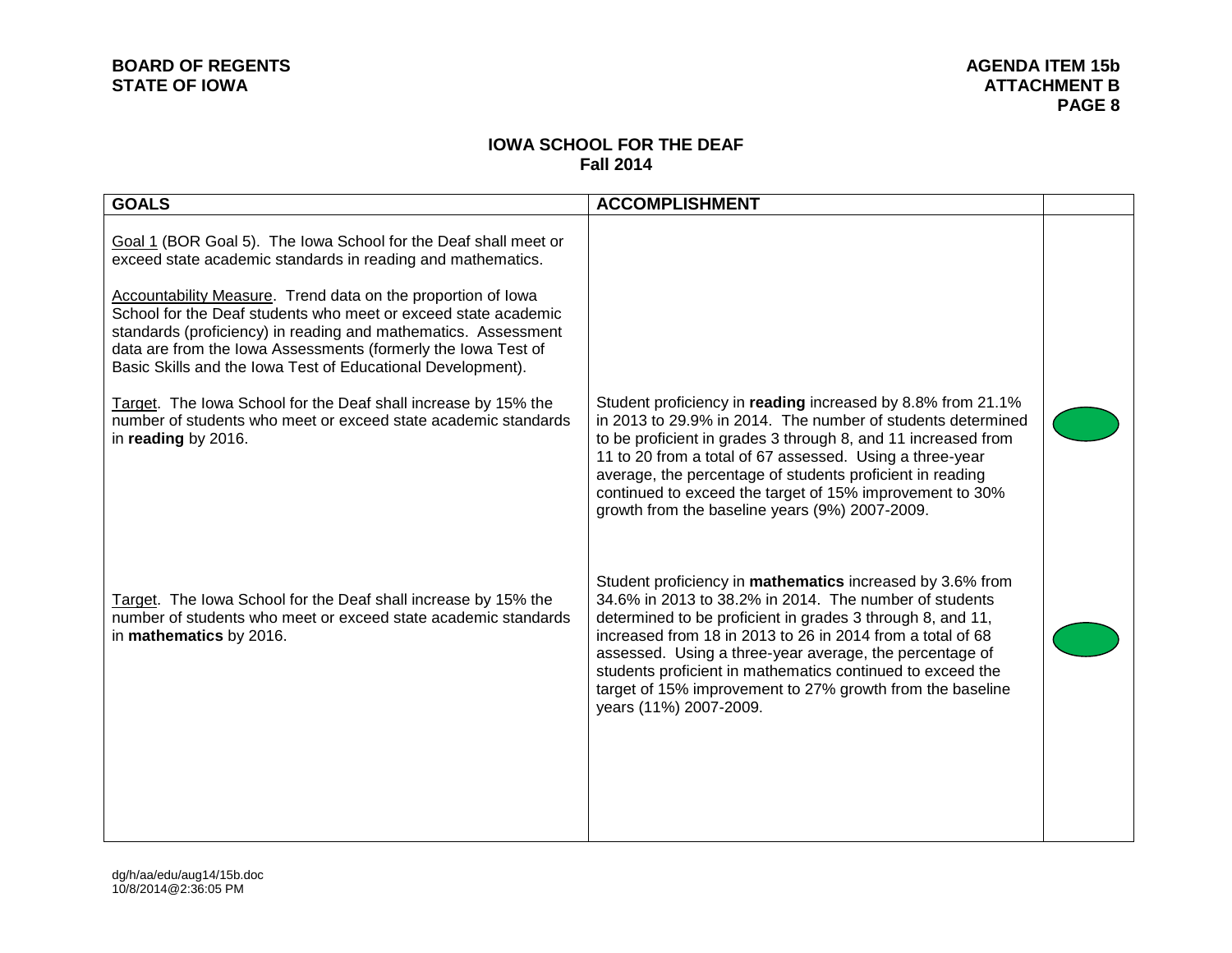# **BOARD OF REGENTS**<br> **BOARD OF REGENTS**<br> **BOARD OF IOWA**<br> **ATTACHMENT B**

| <b>GOALS</b>                                                                                                                                                                                                                                                                                                                                                                                                                                                                                                                                                                                                                                                                                                                                                                                                                                                                                                                               | <b>ACCOMPLISHMENT</b>                                                                                                                                                                                                                                                                                                                                                                                                                                                                                                                                                                                                                                                                                                                                                                                        |  |
|--------------------------------------------------------------------------------------------------------------------------------------------------------------------------------------------------------------------------------------------------------------------------------------------------------------------------------------------------------------------------------------------------------------------------------------------------------------------------------------------------------------------------------------------------------------------------------------------------------------------------------------------------------------------------------------------------------------------------------------------------------------------------------------------------------------------------------------------------------------------------------------------------------------------------------------------|--------------------------------------------------------------------------------------------------------------------------------------------------------------------------------------------------------------------------------------------------------------------------------------------------------------------------------------------------------------------------------------------------------------------------------------------------------------------------------------------------------------------------------------------------------------------------------------------------------------------------------------------------------------------------------------------------------------------------------------------------------------------------------------------------------------|--|
| Goal 2. The Iowa School for the Deaf shall identify and adopt<br>additional tools, professional development, and instructional<br>strategies to motivate reluctant and struggling readers.<br>Accountability Measure. Trend data of annual reading gains for<br>students specifically identified as struggling readers. Struggling<br>readers are defined as those not meeting state proficiency<br>standards.<br>Target. The lowa School for the Deaf shall increase reading<br>achievement by at least 50% annually for identified struggling<br>readers. The target will be measured using the national standard<br>score average yearly growth plus a half year gain in order to close<br>the reading gap.                                                                                                                                                                                                                             | For 2014, 22 students met the criteria of 1.5 years growth<br>representing 73.3 of the 30 struggling readers. This is an<br>increase from 2013 when 48.5 of struggling readers met the 1.5<br>year criterion. Using a three-year average, the percentage<br>meeting the criterion increased by 9 points from 35.6% in<br>2009-11 to 53.6% in 2011-13. This is an 18% growth in<br>achievement over last year and 8.6% above the target criterion<br>established at 45%.                                                                                                                                                                                                                                                                                                                                      |  |
| Goal 3 (BOR Goal 6). The Iowa School for the Deaf shall<br>demonstrate that ISD student outcomes assessment enhances<br>teaching, helps students achieve identified learning goals, and<br>results in program improvement.<br><b>Accountability Measure.</b> Summative and formative testing results<br>are used to demonstrate student outcomes. Results are reported in<br>the three year evaluations, IEPs, and on the ISD report cards.<br>Documented and revised strategies for identified student learning<br>goals are recorded on teacher lesson plans and in the IEP progress<br>monitoring. Postsecondary plans and resources are documented in<br>each student's Exit IEP. The ISD Action Plan documents evidence<br>of progress toward ongoing program improvements as described in<br>the Iowa School Improvement Mode.<br>Target. By 2016, student IEP achieve goals will be increased by<br>7% over the 2011-2012 baseline. | This target focuses on increased independence through<br>achievement of Individual Education Program (IEP) goals in the<br>areas of language (written and speech) and overall IEP goal<br>attainment. The baseline for measuring growth was<br>established in 2011-2012 with written language achievement of<br>79.7%; speech or manual language achievement of 86.7%; and<br>overall achievement of 83.7%. For 2014, written language<br>attainment was 68.8%, a reduction of 6.6% from the prior year;<br>speech or manual language achievement was 88.5%, an<br>increase of 8.3% from the prior year; and overall IEP goal<br>achievement was 68.2%, a reduction of 5.5% from the prior<br>year. Strategies to enhance attainment of skills will be the focus<br>for School Improvement Teams in 2014-15. |  |